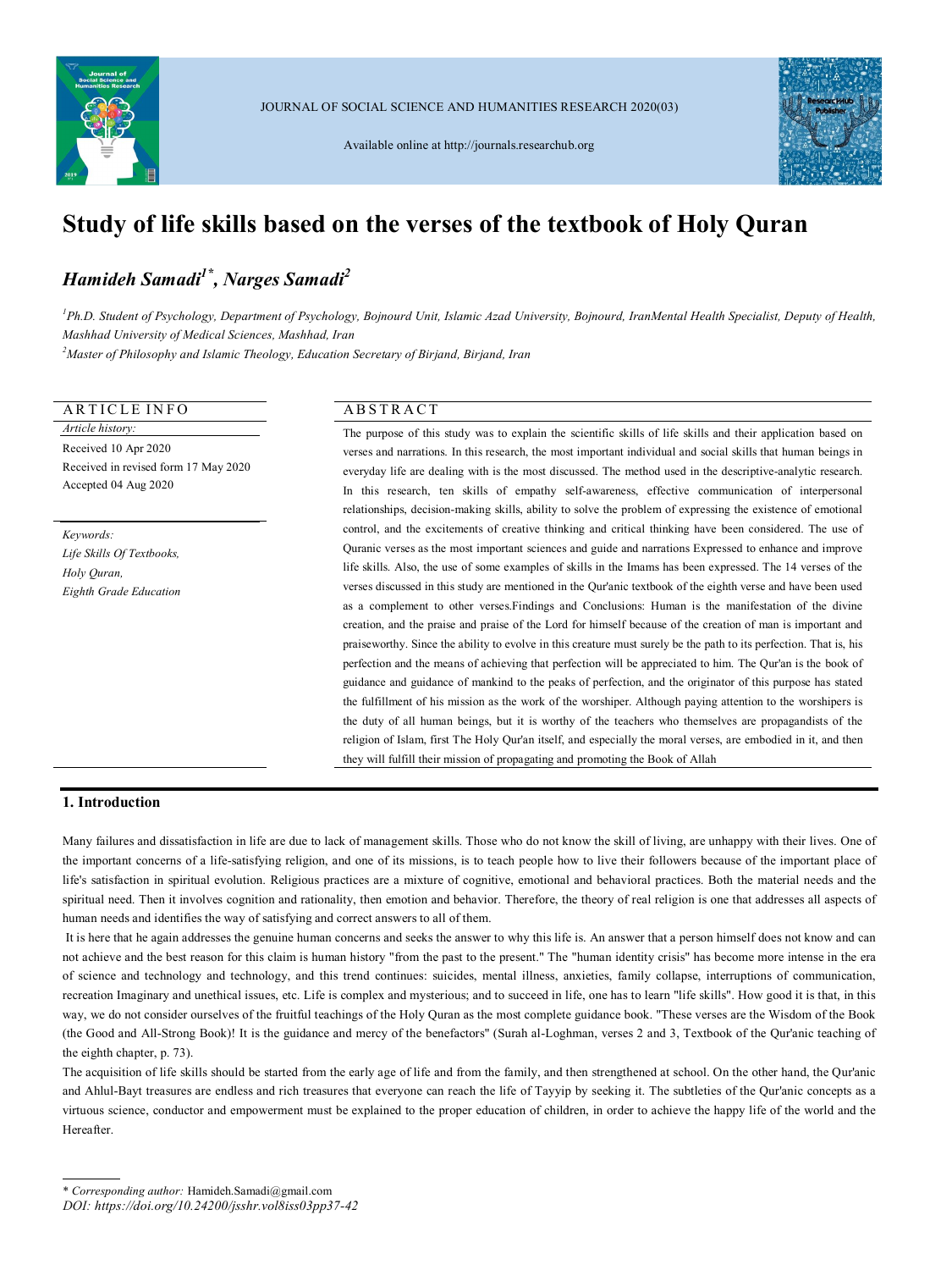#### *1.1. Linguistic and linguistic meanings of life skills*

The word "skill" from the article "Mehr" means "skilfulness in the work", "mastery" and "skill" (Moin, 2010). The relation between the substance of "relevance" means "closing" and "firm" Is ". "We have strengthened their hearts ..." (Kahf (18), verse 14). Relationship also means "commitment", "relation", "conjunction of both sides", and "relationship, communication" It means "connection and continuity" (Seyyah2009).

"Communication" has different meanings for different individuals. The word communication is derived from the word "communicare". The term in Latin means to publicize or, in other words, to be exposed to the public, that is, a concept that has come from within and has been made and transmitted among others. Therefore, communication, some concepts, thoughts and

meanings, or, in other words, broadens messages to others or among the public (Cultural, 1995).

# **2. Research Method**

The method used in the research is descriptive-analytic. In this research, ten skills of self-awareness, empathy, effective communication, interpersonal relationships, decision-making skills, ability to solve problems, expressing oneself, controlling feelings and emotions, creative thinking and critical thinking have been considered. The use of Quranic verses as important The most abundant science of guidance and narration is for the acquisition, enhancement and improvement of life skills. Also, the use of some of the skills in the family of the Imams (AS) has been stated. The 14 verses of the verses discussed in this study are mentioned in the Qur'anic textbook of the eighth verse and have been used as a complement to other verses.

# **3. Findings**

Life skills are a set of which awareness and utilization enable a person to better deal with life issues and can do the best in different situations. Life skills are mainly: self-awareness skills; empathy skills; effective communication skills; interpersonal relationships; decision skills; problem solving ability; assertiveness skills; emotional control control; creative thinking and critical thinking. In the following, we will explain their scientific explanation and their relationship with the verses of the Holy Qur'an.

### *3.1. Self-knowledge skill with religious look*

Self-awareness means recognizing a set of psychological, social, emotional and physical aspects of an individual that includes individual assessment of oneself and abilities and obstacles and personal deficiencies (Amiri, 2009). Human beings are struggling to achieve their goals, but among others, it is more successful to take advantage of the facilities around them, and the basic condition for better use of facilities, awareness and recognition of them more. On the one hand, humans share common goals and values, and on the other hand, in some cases, they have the needs, feelings, talents and abilities, in other words, the strengths and weaknesses that each one distinguishes from others Differently. Therefore, people on the path to life will succeed in identifying both common items with others and their own unique features.

Self-awareness or self-knowledge is the perception and cognition that a person finds himself; his clear picture of the attributes, values, attitudes, interests, needs, and everything related to him (Alawi Gonabadi, 2009).

#### *3.2. Empathy Skills with a Religious View*

Empathy means that one can understand the lives of others even when they are not in that condition. Empathy helps the person to accept and respect other human beings, even when they are different. Empathy improves social relations and leads to the creation of supportive and accepting behaviors toward other human beings. This skill makes it easy to focus on others and to love them, and to become ourselves as well as to love others and to get closer

together by building better social relationships. "Empathy Skill" is the ability to understand and treat others. Religious doctrines have been emphasized not only in empathy, but also in furtherance of co-operation. The importance of paying attention to others and understanding their conditions in these teachings is such that everyone is as much as possible capable of dealing with others; and the empathy that is nowadays as one of the essential skills It is a kind of religious cooperation. In this culture, the perfection and happiness of each human being are tied to this co-operation (Alavi Gonabadi, 2010).

#### *3.3. Effective communication skills*

Effective communication skills teach us how to actively listen to their speeches and how to make others aware of their feelings and needs, so that they will be satisfied with the other party's attainment of their wishes. For effective communication It means that man acts in a way and communicates with others that without stress, anxiety and stress can fully express his desires and draw the trust of the other side (the site of Quranic life skills - Islamic propaganda organization ) Human being is a social being and lives side by side, social relationships are important issues whose success requires communication skills. Social relations should not be considered simple. An important part of life's failure is the failure of social relationships. One who can not establish a proper and logical relationship with others will experience many tensions, problems, but also many crises that affect his entire life. It will have an effect on her dissatisfaction and frustration. In the workplace, they can not establish a healthy and successful relationship with their managers, colleagues and their subordinates. Hence, it is constantly tense and anxious and always suffers from psychological stress. The same will have a negative effect on his / her social position and his / her business (Sweetade, 2011).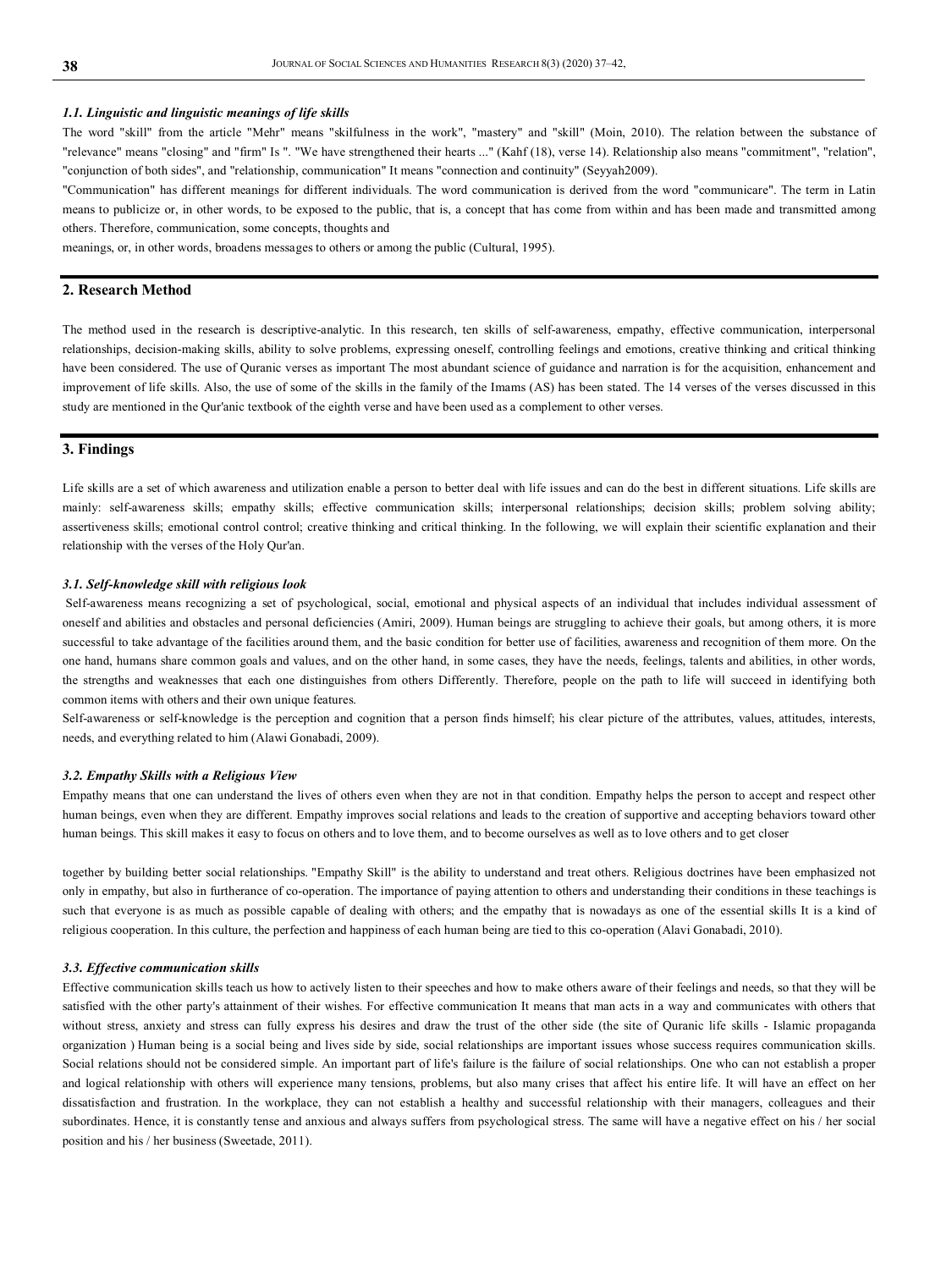The researchers, inspired by the book and the tradition and the reason for reason, consider the principle of human life as socialism, and believe that human being is a social being and only in the shadow of the community can achieve its high goals. It's easier to solve your problems and get better at bosom. They believe that separation and isolation are compatible not with human nature, nor with the spirit of the teachings of Islam.

Islam does not regard the relationship of Muslims to one another, but as a relationship of brotherhood, which is the closest emotional relationship of two human beings to each other on the basis of equality and equality. Obviously, proud brothers can never be far from each other and unknowingly live together, they will surely be close to each other with this emotional bond (Sweet, 2011). Elsewhere, Allah Almighty says: "O believers! Trust in others, and persevere with others, and interact with each other, and be in charge of Allah to prosper. "(Surah Al Imran, verse 200).

### *3.4. Interpersonal skills skills*

A skill that, while enhancing the spirit of participation, creates the positive and effective interpersonal interpersonal relationships with other human beings. One of these is the ability to create friendly relationships that play a very important role in mental and social well-being, family-friendly relationships as an important source of healthy social relationships. Interpersonal skills relating to the relationship between the individual and the individual, the individual with the group, Group with group and the like. Some scholars argue that communication begins with oneself (Sharafi, 2011).

The concept of this expression is the effect of communicating with oneself (on the individual) on communication with others (interspecies), because when one becomes aware of his capabilities and shortcomings and he has a reasonable relationship with himself He will find the expectations appropriate to his possibilities, which will succeed in achieving a good human communication with others (Sharafi, 2011).

One of the realms of holiness and intimacy is "friends". The friend pulls out of her loneliness and gives life to life. The human need for humankind and intimacy is not provided by any other factor. Every need has its own supplier. The need for humankind and intimacy is nothing but the need for wealth and well-being; therefore, this part of human need, even with many possibilities, is not satisfied. One of the pleasures of life is socializing with friends. Those who have a healthy and constructive relationship with their friends have a greater sense of life. Of course, the main principle in relationships with others is the "consistency" of individuals. Imam Sadiq (AS) says: "A believer finds comfort in his beloved brother, as the bird finds its comfort in its own way" (ibid.).

The criterion of interpersonal, familial and social relations is from the Qur'anic point of view. Even parents, brothers and sisters, family members and others. And Islam always focuses on social and interpersonal relationships. As emphasized in verse 27 of Surah al-Nour, let no one enter anyone's house, and salute the small and great ones after the permission of the inhabitants to enter it, and in the verses The next is the shame and disdain among people, pointing to healthy relationships with relaxation and expansion by learning and applying these skills in life.

The Prophet (peace be upon him) says: "The best believers are the one who is the centerpiece of the believers, there is no good in anyone who does not hang out with others, and others will not be well acquainted with him." (Sura of Contention, verse 22).

And they also said: "Go visit each other; Seize one another and forgive one another ..." (Surah al-Quraish, verse 22).

Therefore, an important part of the success of life should be sought in successful relationships. Without a successful relationship, you can not have a happy and happy life. Today communication devices have become much widespread, but people can not reach their hearts. The phenomenon of "proximity without the intimacy" is a feature of today's societies, and we have not achieved much success in developing social relations. So today, one of the necessities of our society is the teaching of communication skills (ibid., P. 192).

In the realm of human communication and the underlying axes, there are definite and definite criteria, which give people confidence and tranquility because belief in the proper conduct leads to the strengthening, continuity and deepening of that behavior.

The skills of the people, the skills of dating and listening skills are all kinds of human communication. God has said in the Qur'an: "Certainly I am the Prophet of Almighty for you." Therefore, obey Allah and obey me! \* I do not demand any rewards from you for this invitation; my reward and reward only for the Lord The worlds. "(Surah al-Shaara, verses 125-127., Textbook for the teaching of the Koran of the eighth floor, p. 35).

In the interpretation of these verses it is stated: Divine reverence is the basis for obeying the prophets and religious leaders, and the divine prophets have the right to worship and obey the people. God is the guarantor of the rewards of the guidance and the precursors of the religion, and only God deserves reward for him, not the creation of necessity and weakness. (Hashemi Rafsanjani and a group of scholars, 2002).

In the words of the Prophet (s), there are some listening skills. One of the Prophets said: "It is a young man who the brother is listening to his brother's words." (Surah Farukhan, verses 27-29). Based on this prophetic hadith, when we listen to the words of our opponent, we respect his personality and we are obliged to keep his goodness in order to maintain and recite it (Surah al-Furqān, verses 27-29).

#### *3.5. Decision-making skills*

Decision-making skills are referred to as the set of actions that help individuals to collect and accurately assess and analyze information, make appropriate and efficient decisions. (Surah Farghan, Verses 27-29).

Teaching this skill in individuals leads to self-motivated growth and enables them to make an informed decision about issues and difficult and critical situations. Since all people are forced to make many decisions about their own issues, if they know that any decision they make has consequences and consequences, they will see that failure to make a decision will have the same consequences. For this reason, they are convinced that it is better to gather information after the decision is made using existing information and knowledge and using the decision-making process, and after evaluating the information and checking the options Available, taking into account their realistic goals, chooses the right solution. In the event of a mistake or lack of access to the goal, they will evaluate the information and review them and ultimately make the right choice.

Allah says in the Quran: Talk to them in the works! But when you make a decision, be strong and trust in Allah! For God loves those who follow them. "(Surah Al-Imran, verse 159).

This ability helps the person to more effectively decide on a variety of issues such as choosing a friend, choosing a job, choosing a spouse, etc. If children and adolescents can actively decide on their actions and examine different aspects of the choice and evaluate the consequences of any choice, they will surely be at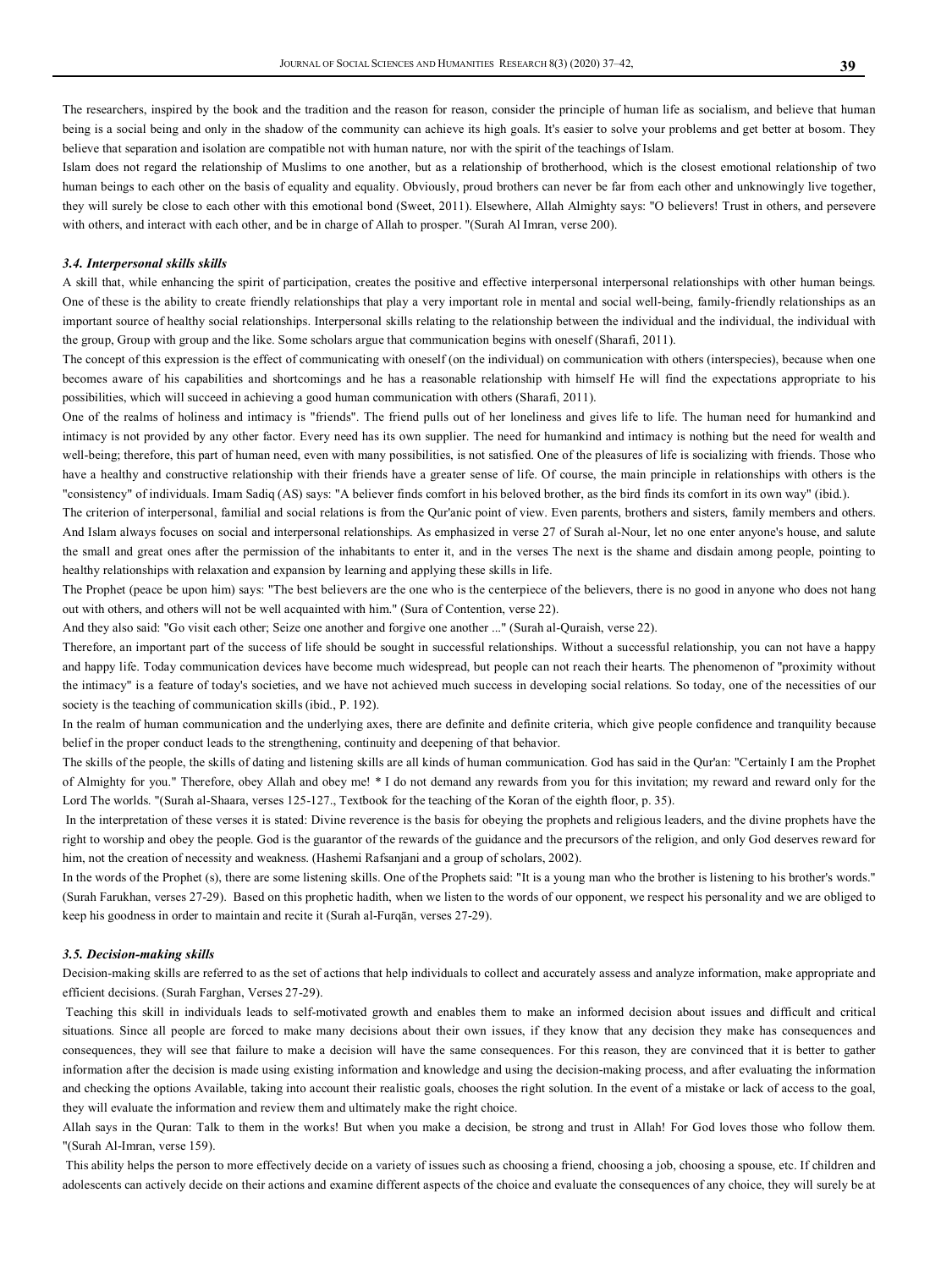higher levels of mental health. The Holy Quran introduces the "heart" as the center of human decision making, and states: "What is in the heavens and on earth is from Allah. And if you reveal what you have in your heart, or reveal it, God will calculate it according to it. Then He will give to whom He will (and deserves); He will punish whom He wills (and deserves). And God has power over everything. "(Surah Baqara, verse 284).

Therefore, it is desirable in every decision; if what we have in our heart is not acceptable to God, we pass it and purify the heart from what is evil, and make decisions that are godly, even if you decide to look at one or a letter Or take one step.

#### *3.6. Skill problem solving ability*

The problem-solving skill is a logical and systematic way of thinking that helps one to find solutions to problems when it comes to problems and then to choose the best ones. (Amiri, 2010, ).Problem-solving skills give us the ability to walk and solve the problem by taking into account their practical experiences and mental abilities. This ability also enables the individual to solve problems more effectively. The important issues of life remain unsolved if They remain unresolved, creating mental stress that leads to physical pressure.

There are problems and hardships in the traditional human life that the creator of existence has founded. According to this divine tradition, the fate of all human beings is tangled in how they are exposed to their problems of life. God in the Quran says: "Did you suppose that you enter Paradise, without incidents like the events of your forefathers? ?! And when the troubles and discomforts came to them, they became so upset that the Prophet (PBUH) and those who believed said: "Then what will the help of Allah come to?" (At this time, asking for help from him And they were told :) Beware, God's help is near. "(Surah Baqara, verse 214).

The past has passed very difficult examinations; others will have such tests in their evolutionary direction (Alawi Gonabadi, 2010). How to deal with many of these tests, managing them and ultimately success in them is the solution to the problem or problem. God says in the Qur'an: "Did people think that they would say," We believe ", they will be left free and will not be tested? \* We tested the people who were before them (and we also try them); God's knowledge of those who speak righteousness and those who are lying must be fulfilled. "(Surah al-Anbab, verses 2 and 3, the textbook of the Koran teaching of the eighth grade, p. 60).

Now that problems and problems have merged with human life, it must be admitted that, firstly, worldly affairs and trials are inexhaustible; and, secondly, every challenge and test has solutions or solutions. In fact, every day that passes through human life, pages of his test sheets are echoed. The day's agenda includes hard and easy issues that should be addressed throughout the day. Disregard for this fact has led many people to see themselves in an impasse in various stages of life and to be discouraged, but the fact is that if these people benefit more from their creativity and experience than others Taking more skillful knowledge, were out of imaginary impasse because, according to religious teachings, man is never in a state of impasse.

The problem-solving skill gives us the ability to find answers to each other, with the level of knowledge, mental abilities, and effort we can find and choose from among them ( Alawi Gonabadi, 2010).

It should be noted that, according to religious teachings, the desirable situation in solving a problem does not necessarily mean the achievement of one's own desire in any problem or problem; it is the best exposure and reaction to that problem. In other words, a desirable situation is the situation that is desirable to God of excellence, which may sometimes be different from the will of man.

### *3.7. Expression skill*

Self-expression skills express the ability to express oneself and individual rights explicitly and explicitly without violating the rights of others. It is easier to achieve personal goals by expressing feelings and desires (Amiri, 2010).

Some psychologists have defined expresiveness skills as follows: "Expression is a skill that enables us to stand on our feet without anxiety; express our emotions with honesty and comfort; And without losing the rights of others, we will have our own right "(Salehi, 2016).

Self-expression, with respect and attention to the will of others, can be defended with the dare of your right and your will, and do not let your misery go away or you will be reluctant to do something. People who have difficulty in this regard can not defend their rights and their

desires properly or speak their feelings. (Salehi, 2016).

Self-expression is often confused with the features of the militancy, the negative, and the opposing mechanism. Some steadfast people oppose and illegally want to behave contrary to the wishes and circumstances of others. These people not only do not express themselves; they have problems in self-esteem and self esteem. Hence, they act flawlessly and misplacedly to show their determination, ability, and self-esteem to others.

#### *3.8. Skill control emotions and emotions*

The set of actions that individuals are trying to promote social and psychological adjustment, increasing self-esteem, social communication, the development of individual abilities in resolving tensions and problems, and increasing the tolerance of failures to prevent injuries such as addiction, suicide And so on, under the title of controlling emotions and emotions and managing stress. This ability enables a person to recognize emotions in oneself and others, how to influence the excitement on behavior, and to be able to respond appropriately to different excitements. If emotionally, like sadness, anger or anxiety is not properly addressed, this excitement will have a negative impact on physical and mental health and will have negative consequences for health. Fears, anxieties, anger, embarrassment, sadness, grief, loss, failure, and total imbalances, if not properly addressed, There are numerous and complex problems. The repetition of negative emotions causes the psychological adjustment and balance of the person to be severely disrupted, and by abandoning the main activities, he loses many of the advancements and successes and only feels himself uncomfortable with unfulfilled issues. . The more intense the emotions are, the more people get away from the healthy ones, and eventually lose their confidence, and less likely to succeed in dealing with the issues. Knowing this skill and practice will make people In response to emotions and emotions, it has been guided and supported to a better level of self-esteem and ultimately to better determine and maintain its health by better adaptation to its environment (Amiri, 2010).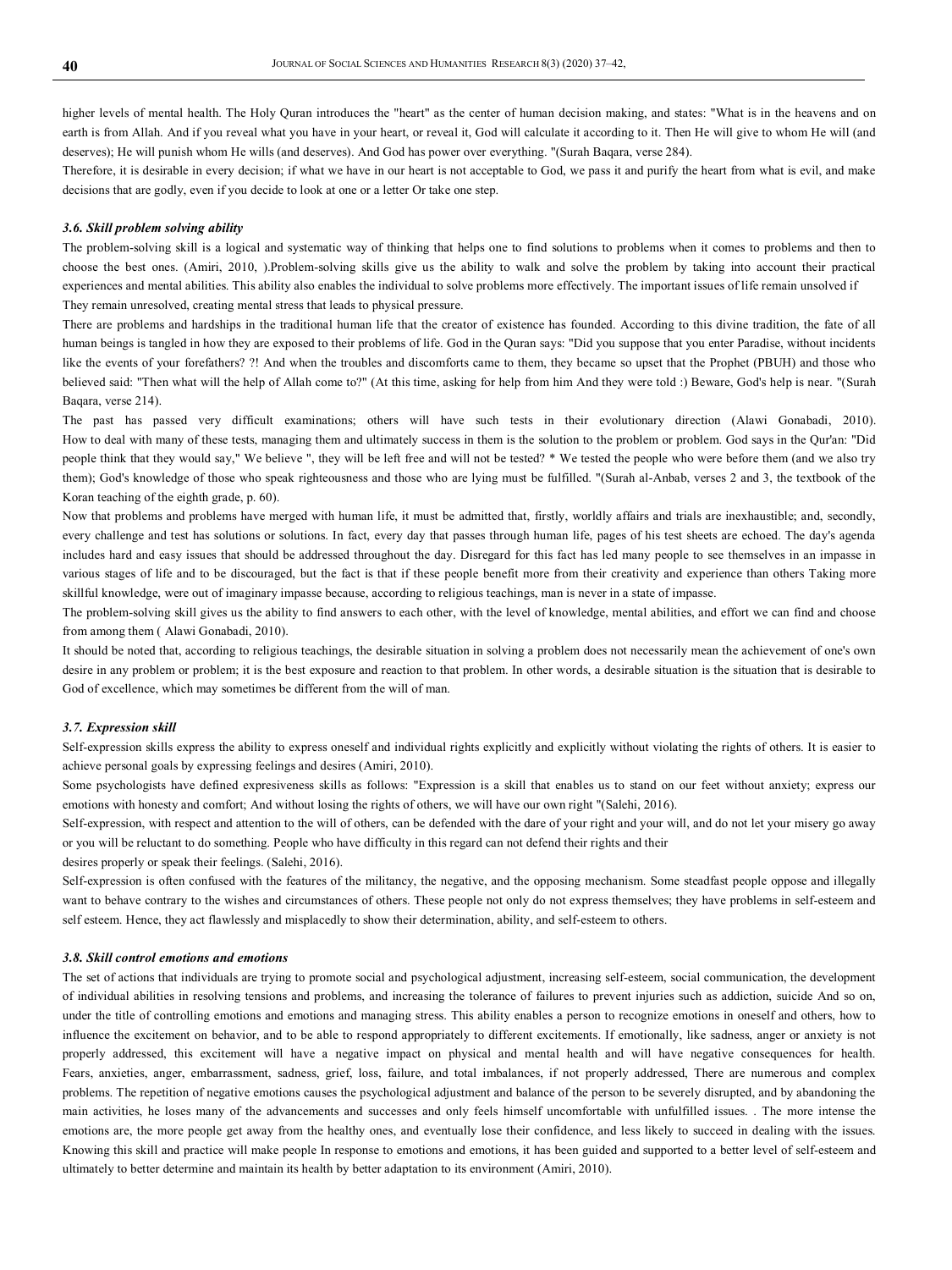#### *3.9. Creative creativity and creative thinking*

Creative thinking is a combination of the power of initiative, flexibility, and sensitivity to theories that enable the learner to think of the ordinary and the usual, to different and productive results, the results of which are personal and social satisfaction. Creativity is one of the few topics in which there is little agreement on the definition and nature of it. A group of psychologists consider the basis and the core of creative activities to be novel and novel, and some believe that a set of specific abilities and attributes should be present in the person that leads to creative thinking. (Amiri, 2012). Some thinkers in the definition of creativity have said that a process is a mental process that requires the creation of new ideas or a new integration of existing ideas. From the scientific point of view, the achievements of creative thinking, sometimes attributable to divergent thinking, are more often characterized by the two features of "originality" and "propriety". Creativity is an attribute of divine attributes, and the creative thinking skill goes back to the divine wisdom that helps us to make decisions and solve problems; that is, a solution outside of the world of experiences flows into our minds. (Sharafi, 2013). Allah says in the Qur'an: "The clear proofs from your Lord came to you; whoever sees (by it) the right to see Him is for His own benefit; and whoever disregards it will be in His own harm; And I am not your guardian (and I do not force you to accept the faith). " And also in the Qur'an it says: "; surely, your Lord is the Creator of the Knowledge!" (Surah al-Anām, verse 104).

So whoever returns to his principle and finds the soul of his God will surely have a creative thinking like his God.

An important point is the inclusion of discovery in creativity, which means that creativity is through exploration, not through the application of the law that passes the clear path to the answer. Creativity is the ability to solve problems that people have not already been able to solve and this is something that must be considered from a variety of dimensions, especially social dimension, because attention to creativity without regard to the social environment and the onedimensional focus, Not explanation.

Therefore, creativity is a set of individual, environmental, and cultural factors that interact with each other, and although it has a complex concept, the creativity itself is lacking in complexity and is repeated in daily life, and accordingly Cultivate and develop. There are many factors in the formation of creativity that mental abilities are highlighted in terms of general intelligence, intelligence, creative thinking and specific creative talent, family and environment, and the role of educational factors. The main obstacles can be examined in two categories: external factors and internal factors. Creativity and creative thinking can be trained by using modern and innovative methods so that individuals can be equipped with this skill to solve difficult problems by combining two problem-solving skills and decision-making skills, new results in life and in life (Amiri, 2012).

#### *3.10. Critical thinking skills*

It is a reflection of how the evidence, the reasons, and the evidence, accuracy, accuracy and value of the information are reviewed and concluded. Using this skill, one can think critically about the dimensions of his life and others. This skill A cognitive, active, purposeful and organized process by which one can examine existing information, including opinions, beliefs, beliefs of others and themselves, articles, videos, new products and even scientific research, and In proportion to them. The acquisition of this skill teaches us to simply not accept or refuse anything. First, we ask and argue about that, then accept or reject. Those who have a critical thinking do not eat the deceit of others and can not easily be recruited from groups, individuals and ... because they always think of it by questioning (Amiri, 2010).

Thinking involves various and different aspects, such as critical thinking, creative thinking, rational thinking, and so on. In the definition of critical thinking, critical thinking is the process of mental analysis of information, especially words or propositions that people think of the truth. In this process, we examine the causes and factors that give rise to such remarks and judgments (Sharafi, 2011).

This skill has the components that are named as four components.

The first component of critical thinking skills is active thinking that requires intelligence, knowledge and ability to deal effectively with the situations of life. The second component is the careful examination of situations by asking questions to find out what ideas, ideas, ideas and relationships exist and the criteria and standards for decision making. The third component of critical thinking skills is the careful examination of the main sources of thoughts, beliefs, and evaluations of their credibility, which is usually examined by asking themselves and others without rejecting or verifying their views and opinions, their sources and their validity. Fourth, observing situations from different perspectives and examining their causes and evidences. Finding out situations and listening to the reasons for accepting comments and the flexibility to modify existing ideas helps in a more complete and deeper understanding of the

situations of life. In fact, in this skill, the ability to "view positions" and "examine the causes and evidence of different opinions" is the fourth component of skill. Recognizing and practicing this skill helps people in dealing with situations And phenomena, review the situation, its reasons and citations, and after evaluation, modify or change it and have the ability to change different situations and has no thinking, ideas, and relationships Has not been documented without reason, and by asking different questions, he has gained a deeper understanding of the issues that ultimately leads to more people's success in life (Amiri, 2010).

# **4. Discussion and Conclusion**

In the Qur'an, Allah says in various verses that this great book has been revealed to guide mankind, and also in many verses, it expresses the attributes of the believers. As it says: "Undoubtedly, this Qur'an guides the most righteous religion." (Sura al-Asra, verse 9).

 The emphasis placed in the first verse, the word of omniyah, and its literary and rhetorical structure, expresses itself to be the most expressive statement that the only comprehensive and complete guide to achieving all perfection and prosperity in the world and the Hereafter is the Quran. Every human being has concerns in his or her life to achieve his goals; for example, I do not want to be weak, driftless, loose, insensitive, irresponsible and

unsuccessful, I do not want anxiety and depression; I do not want I'm bankrupt, I'd love to grow up infinitely. I want to be personally, prominent, balanced, logical, brilliant, responsible, strong, healthy and calm and lovely, and have a family life warm and warm, warm and romantic, I have a satisfactory living and